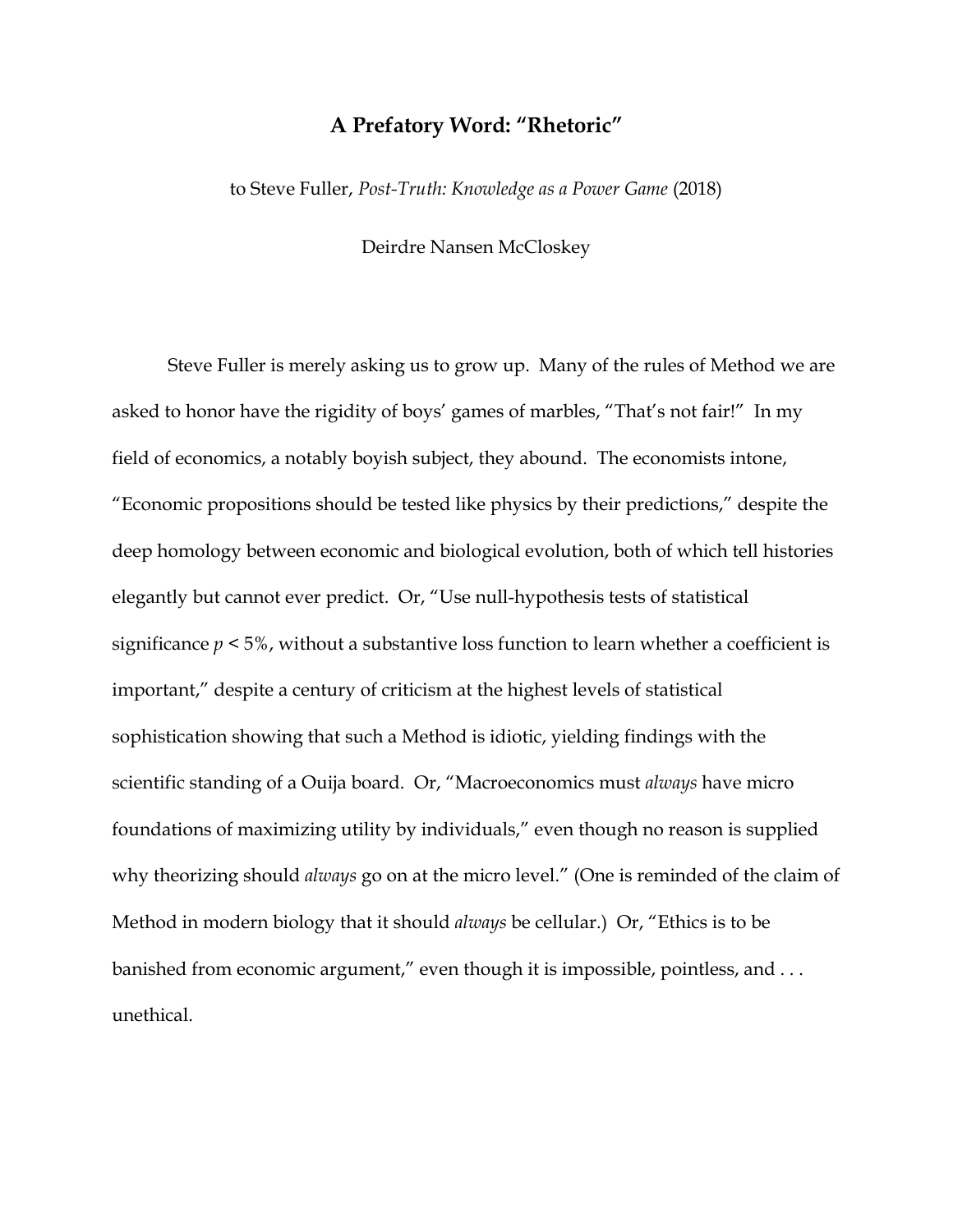As Fuller notes, "modal power" is the crux, what we "ought" or "should" or "must" do. The Dutchman declares *je moet*, and the issue is closed, closed by power, not by democratic debate. You *moet* shut up. Fuller draws our attention most penetratingly to the rules, as a philosopher should, and adds that in a fully democratic polity the rules of debate should be [there it is: "should be"] under contestation. He is a proud Popperian so far as the centrality of debate is concerned. But he echoes the more radical tradition of, say, Paul Feyerabend's *Against Method* (1975) in noting that the second-order rules about what counts as a good first-order move is, and should be, under debate, too. And third-order. And fourth.

A long time ago my spouse and I played a game of Monopoly with dear Israeli friends visiting our home in Iowa City. The McCloskeys prided themselves on being pretty canny Monopoly players—exercising, for example, the one-order-up meta-rule of *always* building houses immediately, and especially on the orange New York Avenue triplet. But the Israelis outplayed us with ease, because they were willing to play at the *second* order up, proposing new deals—within the loose framework of the official rules—such as for conditional exemptions from rent. "You sell me your New York Avenue card if I undertake not to charge you rent if you land on it. But only two times."

As Fuller implies in his easy command of European thought since the beginning, the point is not entirely new. Yet it always worth making, against the rigid-rule and undemocratic modernisms that have kept popping up since Plato, in for example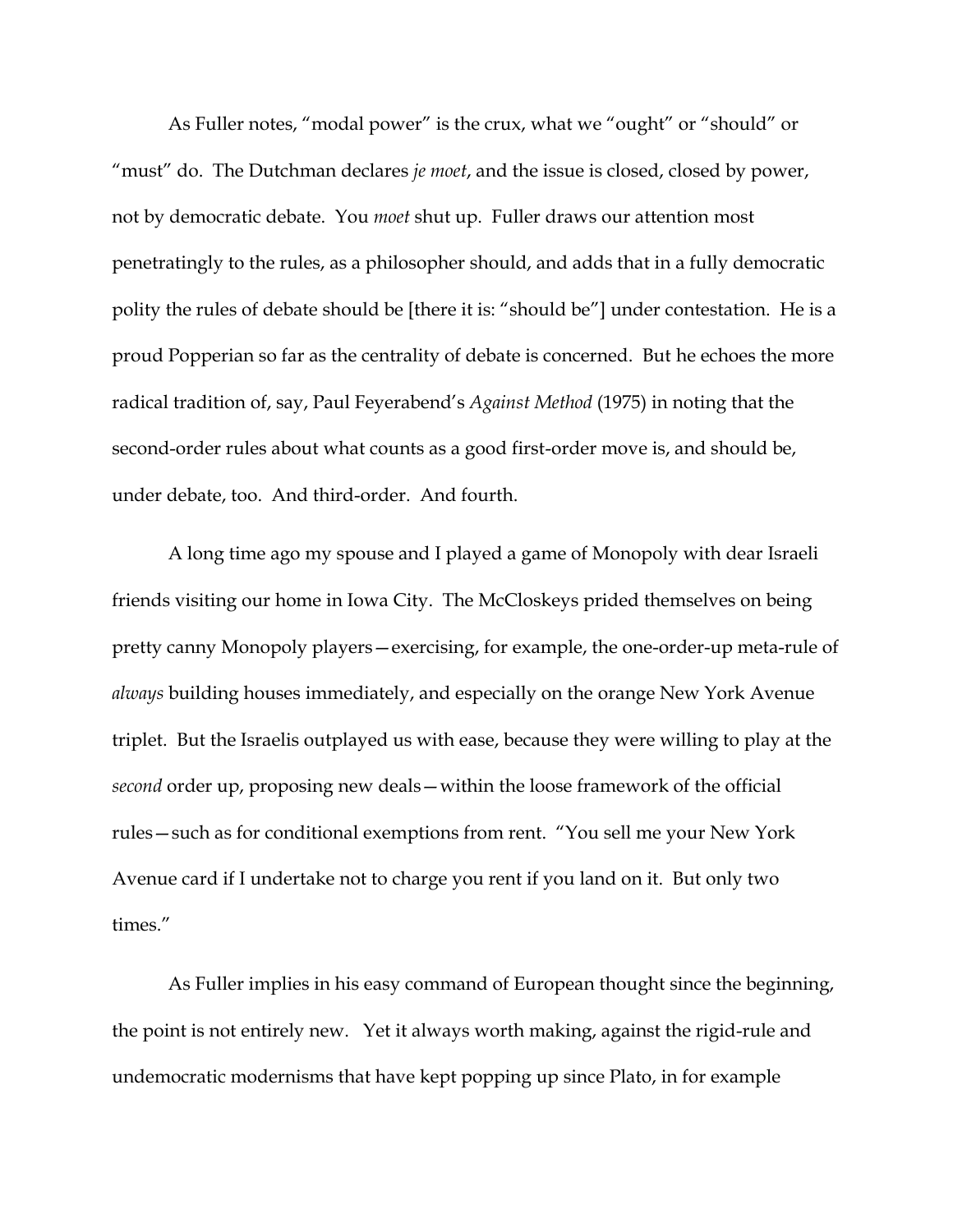Descartes' "rules for the direction of the mind," or Wittgenstein Mark I. The rebellion after the 1960s against such Method might be called "postmodern," if the word had not been corrupted by clumsy politics, for and against—for example "routinely demonized," Fuller notes, by Wikipedia and other conservative voices.

Yet Fuller's point is that there is *always* politics. Calling a move "clumsy" or "demonizing" is a rhetorical turn in a human conversation, not a fact written in the stars. Indeed, the word "rhetoric" is the one to use in a democracy of science or politics. Post-truth, in Fuller's vocabulary, is actually pre-Truth (note the capital T), the rhetorical practice of the early 5<sup>th</sup>-century sophists of Sicily, who, when the fall of tyrants required debate, invented rhetoric as a self-conscious craft (it has been called "the first humanism," looking back on language). The obstacle has always been Truth, capital T, the Truth designed to pull the invisible strings, the anti-rhetorical and Methodological premise beloved of authoritarians everywhere. "That's not fair," says the scientific or political tyrant, hoping to settle the argument without argument. The most the scientific tyrant is willing to concede by way of debate is the phony procedure of "peer review," which Fuller skewers as "a desultorily organized protection racket."

The eminent philosopher of economics Uskali Mäki, for example, recently heard out a devastating criticism of his alleged "realism" by a young Polish scholar. Then he smiled, and remarked loftily, "We are all very glad to hear Mr. X-skis's amusing provocation." End of debate. The move was an instance, as Fuller puts it, of "cognitive authoritarianism." It led, in another of Fuller's phrases, away from "maturing